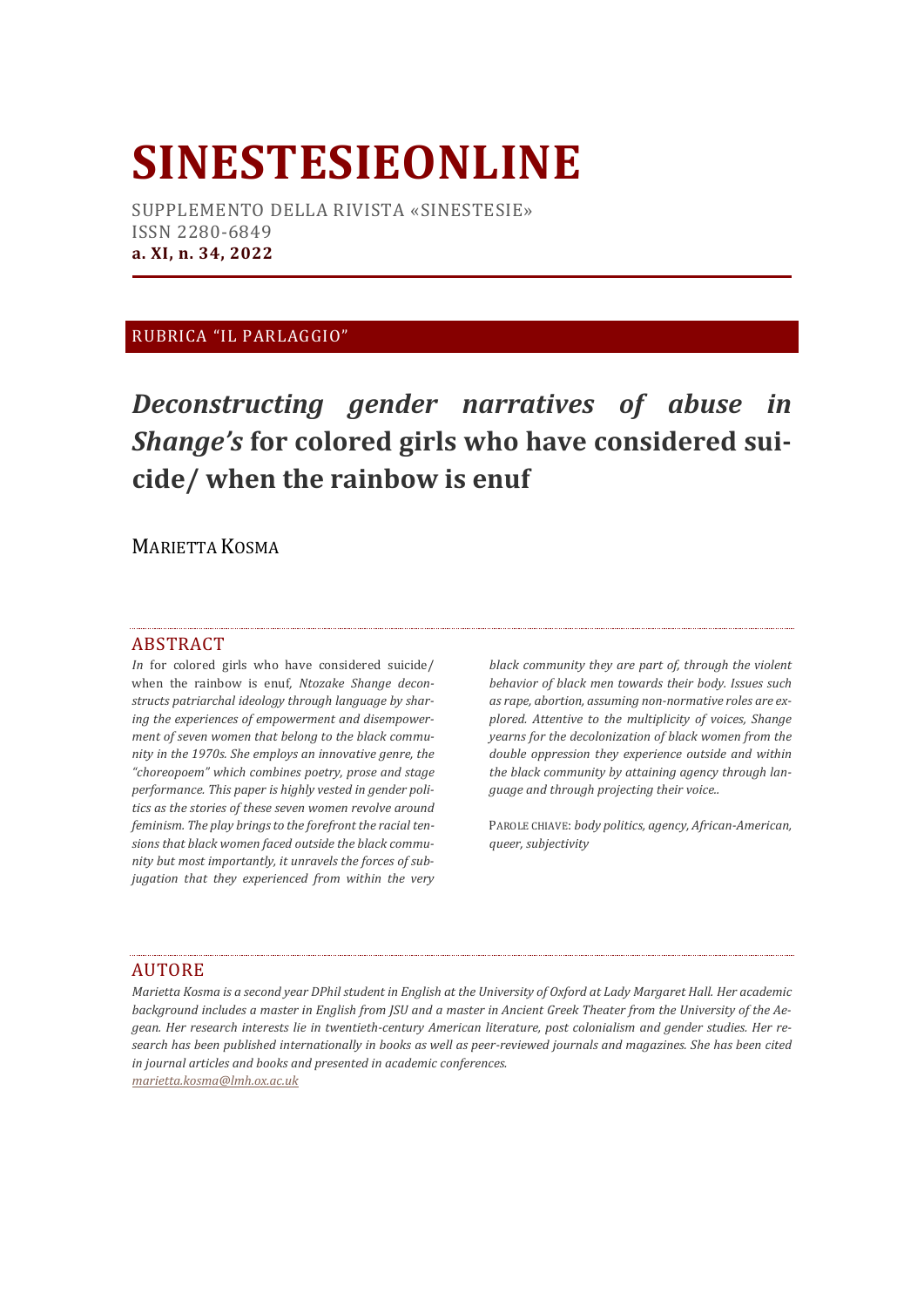In her work for colored girls, Ntozake Shange highlights the positive worth of In her work for colored girls, Ntozake Shange highlights the positive worth of Black women in society. For Colored Girls who have considered suicide when *the rainbow is enouf* consists of twenty-four poems she wrote over the course of years. Shange is "the second Afro-American woman to reach the mainstream stage in the United States and to become the award winner of many prizes, including the Obie Award" (Tellin 2005: 155). The play unravels issues concerning the lives of black women in the United States and tackles tensions within the black community itself. Through employing the innovative form of the choreopoem, she portrays black womanhood in a positive light. In this article, I would like to focus on the importance of Black women's value through the narrative form of the choreopoem. She reveals the women's continuous striving towards healthy self-awareness which ultimately leads to their self-actualization. Shange focuses on what it means to be a Black woman in society through employing the choreopoem. The choreopoem can be defined as "a theatrical expression that combines poetry, prose, song, dance, and music-those elements that outline the distinctly African American heritage- to arouse an emotional response in an audience" (Lester 1995:319). She employs her very own linguistic style while formulating her words to flow in a rhythmic pattern unique to her expression.

The black feminist production of *For colored girls who have considered suicide when the rainbow is enouf* began around 1973 because Shange felt the need to break off a poetics dominated by the axes of maleness and whiteness. Shange's black feminist voice arose due to the significant cultural and political shifts that her community was going through due to "the black power movement and the second wave feminism movement in the 1970s" (Savage 2007: 188). Shange brings to light in an explicit way the sexual politics in the black communities. Her play was significant for the African American theater as it was a catalyst in the depiction of gender relationships. Shange employs "vignettes, poetry, song, dance, music, prose and mime" in a nonlinear way in order to narrate the stories as well as the experiences and pressures that seven actors deal with by being both female and black (Mahurin 2013: 198). The narratives of gender and race are reciprocally intensifying as the body is rendered as a medium for revealing the dialogue between these two discourses.

Shange uses an all- female cast in order to isolate and illuminate the experiences of the black female community. The main characters of her play are identified according to "the materials on their bodies", the color of their clothes and not according to the "material of their bodies", which is being black and female (Louis 2013:329). The colors they wear function as the form of their differentiation. In a sense this practice entails essentialism as there is a certain degree of universality involved in this human interchangeability. The experiences of one lady could turn in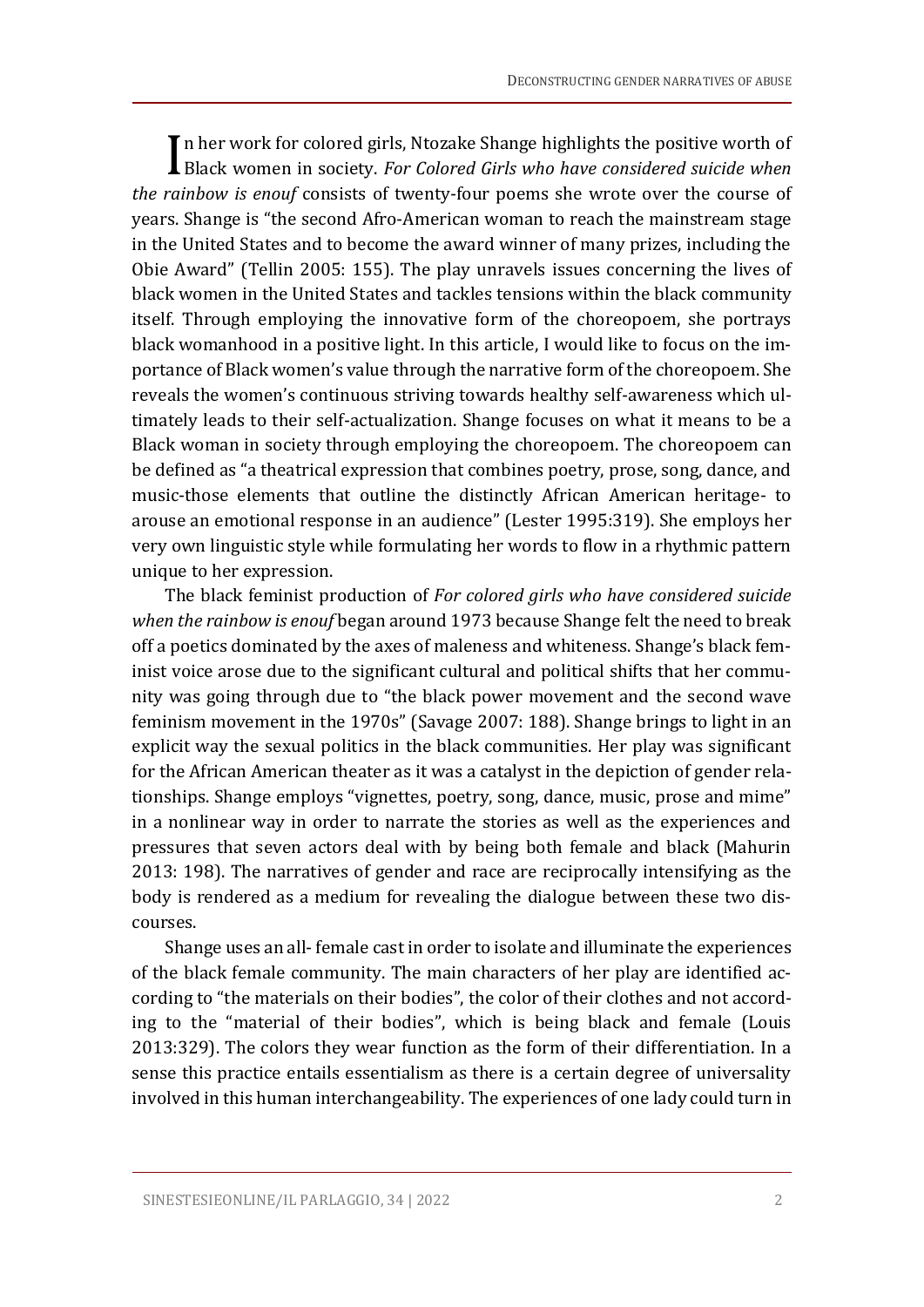a universal symbol, as they could be easily exchanged with the experiences of another lady by simply switching costumes. According to Jill Dolan the "character can no longer act as a stable referent, and that narrative can no longer be assumed to be a coherent, linear system that delivers a single, authoritative meaning" (Dolan 42). Shange creates "a theater of the physical" as the experiences of abuse of these black women are understood through their bodies not only by their actions (Louis 2013:330). There is no fixity in their identities, as their actions are in flux.

Shange represents Black women from different American cities. Each lady is wearing an outfit with a different color and reveals her geographical location.

lady in brown i'm outside chicago lady in yellow i'm outside detroit lady in purple im outside houston lady in red im outside baltimore lady in green im outside san francisco lady in blu im outside manhattan lady in orange im outside st.louis (Shange 1982:19).

Shange connects these women who occupy different geographical spaces through their experiences. The specific location of each woman is not really significant as the marginalization that these women experience is expressed "from a collective standpoint that transcends both space and time" (Savage 2007: 188). All the women of that monologue experience displacement as they are outside of these big cities, living in the margins. They also experience a "literal disembodiment" as they are rendered as liminal subjects that occupy an "unoccupied space", a space outside the sphere of habitation (Louis 2013:332). This stanza reflects the metaphorical positioning of black women outside these large cities, outside the social spaces in which they belong. These women might be systematically living in these cities however, their everyday experiences are being trivialized as the dominant social systems have rendered them invisible. Their experiences of abuse are being silenced and not much of attention is paid to their discourse. Shange illustrates how black women fell into the margins of society and are rendered as "outsiders within", as noted by Patricia Hill Collins, who uses this characterization to depict "social locations or border spaces occupied by groups of unequal power" (Mahurin 2013:199).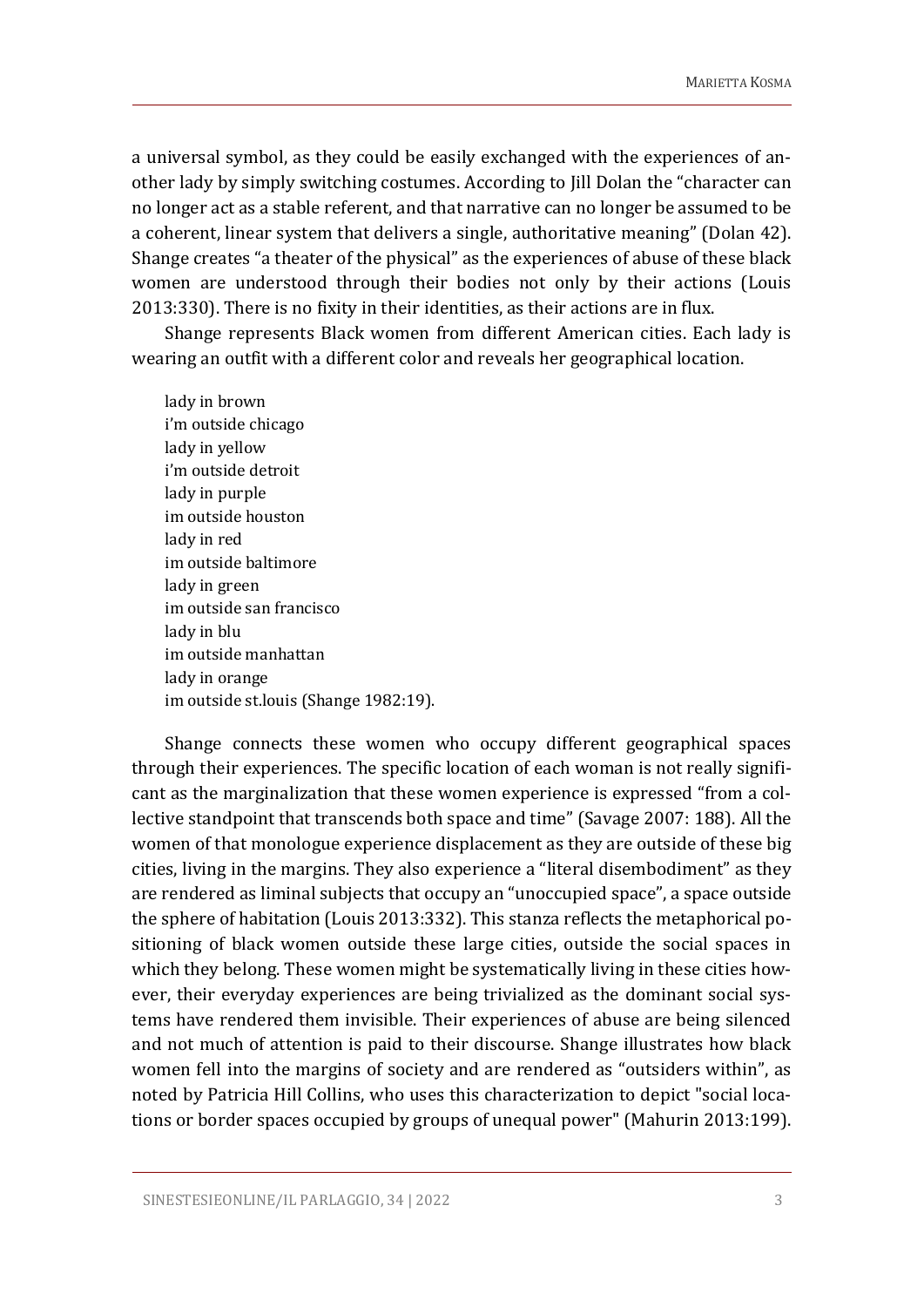Black women are not rendered as equal in the power dynamics spectrum as they have more possibilities to get abused than other social groups. It is significant to note that these women are outside of their own cities and also exist in the margins of their ethnic group, their culture, their history. Diana Martha-Louis highlights the psychological effects of living in a society in which these ladies are outsiders:

All the characters are imagined living their lives literally within cities, but this stanza presents them as metaphorically existing outside them. The imagery of Black women as outsiders within reflects the ways in which they relate to and exist within their worlds and social spaces reminiscent of the life of Lutie Johnson in Ann Petry's (1946) The Street, the women walk down city streets, work all city jobs, and attempt to live in city neighborhoods, but are rendered invisible by social systems that trivialize their existence (2013:200).

Louis, as Shange, places emphasis on the psychological toll that living as outsiders within has on these women. Survival for black women is contingent on their ability to find a place to describe their experiences. Understanding why the experiences of African American women are different from those of other women is steeped in the ideology of black people in the United States.

In the next scene, Shange exposes the unifying message that touches upon the lives of all the ladies of her choreopoem:

lady in brown & this is for colored girls who have considered suicide but moved to the ends of their own rainbows (Shange 1982:6).

Shange exposes the Black women's emotional trauma and voices the crisis they face in regards to their mental health, as she addresses the issue of suicide. In spite of the hardships they have faced in their lives, they manage to gain self awareness once they move at the end of their own personal rainbows. In this particular scene, womanhood is intricately connected to the notions of sanity and self-reclamation. Moving towards the end of one's rainbow could be read as indicative of these women's personal journey towards self-reclamation. These women make a conscious choice to live in spite of being marginalized in the patriarchal society in which they belong. Even though Shange describes in great detail the reasons that led these women to consider committing suicide, she places more emphasis on the strategies they devise in order to oppose self-harming. In order to counter suicidal thoughts, voicing one's trauma and wholly communicating with others is necessary.

Shange begins by highlighting a major problem, date rape. In the scene "latent rapists" she depicts the sexual assaults that black women have been subjected to and how these assaults pose a threat towards their sanity. In this scene, Shange gives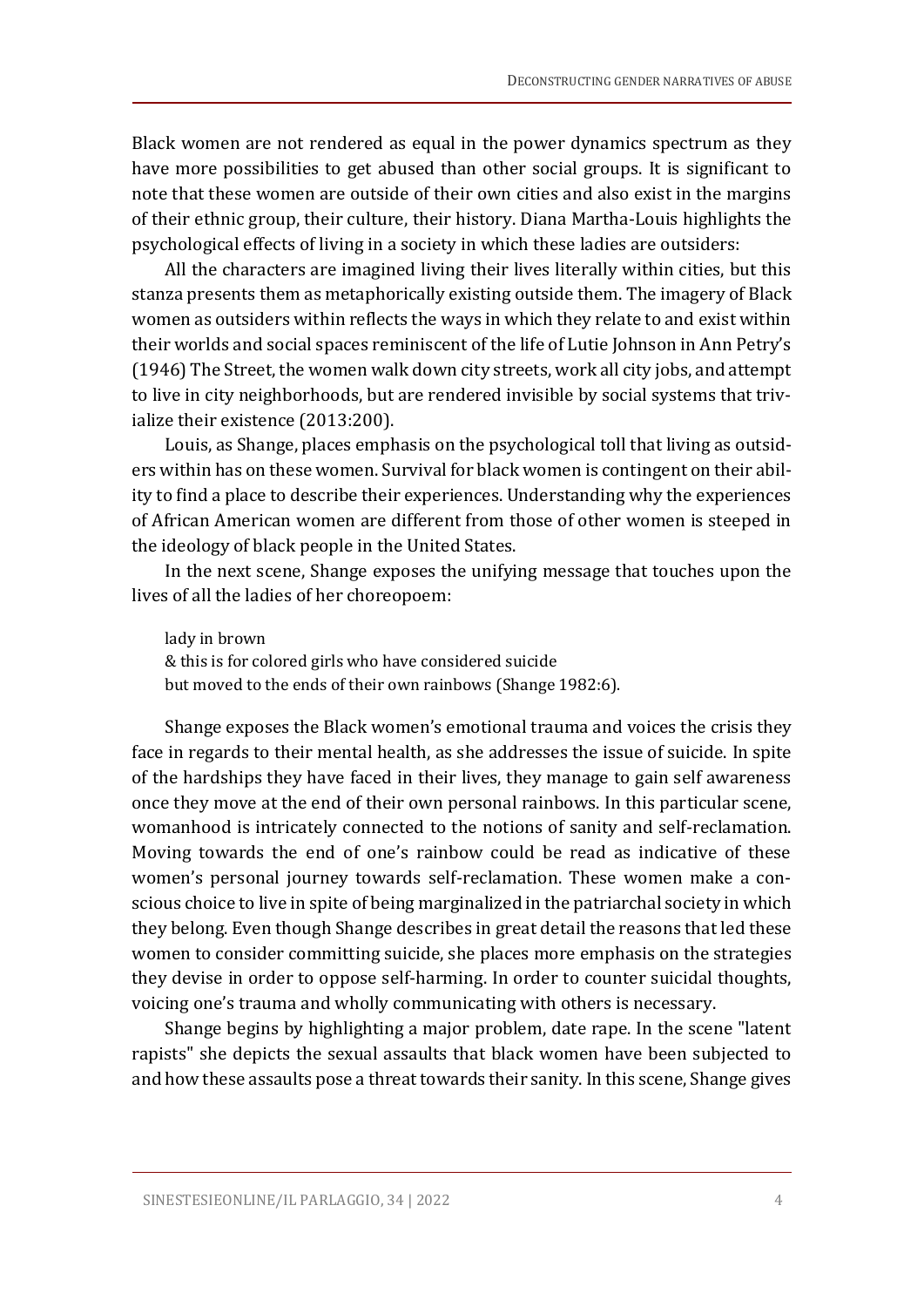voice to the psychological distress of black women in the framework of their intimate relationships. This section depicts the "isolation and pain of betrayal and violence" that women go through as a consequence of being raped (Anderson 2008:10). The lady in red, purple and blue show the common ground of being raped by a friend or a stranger. The horrible occurrence of getting assaulted is exposed, showing some victims pressing charges, while others create excuses for their assaulters. By dealing with the issue of "date rape", Shange exposes the reality of the "mid-1970s", rape most likely initiated by an acquaintance rather by a stranger (Anderson 2008:10). By talking about date rape Shange manages to break the silence surrounding this narrative. She describes how sympathy and compassion are withheld from women who get abused by someone familiar to them. The lady in blue starts the poem by mentioning that "a friend is hard to press charges against" (Shange 1982:31). She uses this statement to show that rape is not always initiated by strangers but can also occur from a friendly figure. So, the assertion of the lady in blue shows that most of the times rapists do not fall into the socially prescribed depiction of a stranger but are rather individuals familiar to the victim. The assaulter does not always fit the profile of someone who would initiate rape.

In contrast, women who get abused by a stranger receive more sympathy. The lady in red mentions that "a rapist is always to be a stranger/to be legitimate/someone you never saw/a man wit obvious problems" (Shange 1982: 31). This statement further intricates assumptions about who can be a rapist. The contradiction of these two stanzas shows that ultimately anyone could be a rapist. Shange pronounces the potential behavior of any male subject. The attacker can have any set of features. Thus, the intricate reality that any man could eventually be a potential rapist is emphasized. This consists a reality for any woman's existence as "women relinquish all personal rights/ / in the presence of a man/ / who apparently cd be considered a rapist/". (Shange 1982: 34). She exposes the passive stance that they would adopt if they got involved in a situation that could potentially evolve to rape.

So, this scene highlights the disbelief towards women that get sexually assaulted. Most of the times the faulty assumption "if you know him you must have wanted it" insinuates that women bring this abuse upon themselves (Mahurin 2013: 200). Shange precedes to a revision of the patriarchal assumptions that women bring rape upon themselves. This section is an epitomy of "the feminist discourse that broke the silence around sexual violence against women" (Clarke 2005: 105). Shange voices the violence that raped women have endured. Unfortunately, their accounts are not taken seriously as the validity of their opinion is second-guessed. The statement of the woman in purple shows that onlookers believe that assault was just "a misunderstanding" shows how language can be carefully used in order to frame the one accused of being culprit as innocent. (Shange 1982: 31). Furthermore,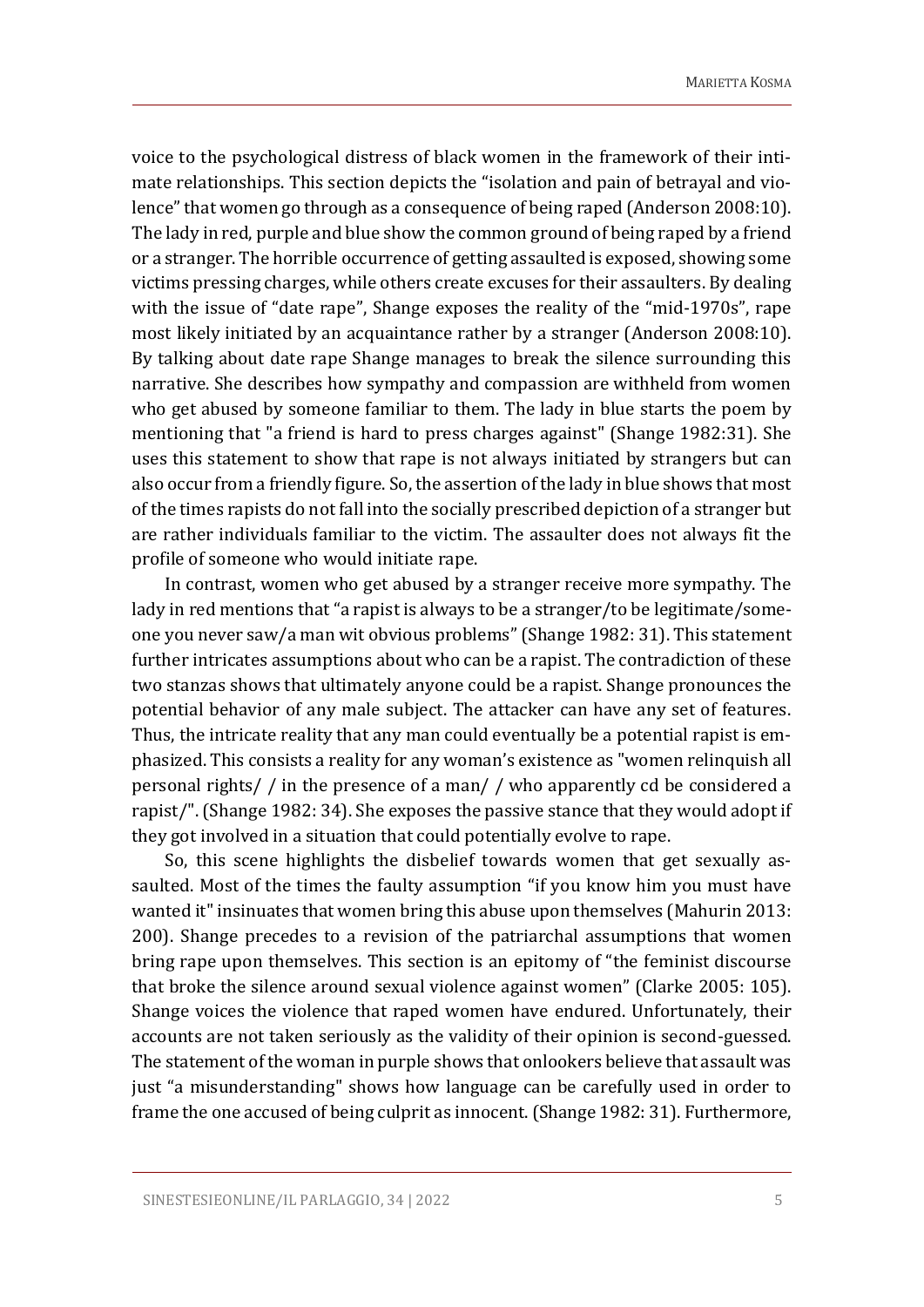it illustrated the way that "gendered social codes" blame victims rather than perpetrators (Mahurin 2013: 200). People tend to accuse the victim. Especially in the case of other women they seek evidence in order to show that "the victim brought the rape upon herself "usually by breaking social rules that are generally held applicable only to women. And when the rules classify women as dumb, loose, or weak on the one hand, and smart, discriminating, and strong on the other, it is not surprising that women who cannot step outside the rules to critique them would attempt to validate themselves within them" (Crenshaw 1991: 1241). So, when a woman goes against the rules that are socially prescribed, other women tend to assume that she has brought her rape upon herself as they are trying to find signification within the structure that perpetuates the idea that the preconception that black women bring rape upon themselves by being overly seductive and inviting. However, Shange challenges this notion of black women being overly sexually available.

Through this section she dissolves the binaries among a friend and a rapist. She deconstructs the theorization of the notion of date rape as anyone can be a rapist, he is of all races and classes, they are not the "respecters of race or class privilege" (Clarke 2005:105). Shange avoids particularity. The same applies for the survivors of rape, anyone can be assaulted. Most of the times, rapists are stereotypical males whose self-image is determined by their sexual prowess. They get validated by forming as many sexual relationships as possible with female counterparts. The contradictions and insecurities that are rooted within the black men's confused sense of self, lead them to seek sexual satisfaction by abusing women in order to validate themselves. They can be "extremely cruel to black women, possibly because they feel black women are the only people they are superior to" (Lester 1992 130). One of black men's only resource was phallic power a means that they try to use on as many women as they can. As Staples argues "some black men have nothing but their penis, an object which they use on as many women as possible [and] in their middle years they are deprived of even that mastery of the symbols of manhood ..." (Lester 1992:130). He emphasizes the pathology of the perpetrators of abuse.

One of the most destructive experiences of abuse is the experience of Crystal with Beau Willie Brown described in the poem "A nite with Beau Willie Brown". The monologues that Shange employs in her play account abuse "of the most egregious and casual kinds" (Dolan 2013). Beau Willie Brown is the male figure who has dropped his two children from the window on the fifth floor, while helpless Crystal who "cl only whisper" was watching him do that (Shange 84). In an effort to convince Crystal to marry him, "awright bitch/awright bitch/you gonna marry me" he forces his way into her apartment and drops the children out of the window (Shange 1982: 84). A previous violent outbreak foreshadowing this ultimate violent outburst was when he beat Crystal with a high chair while Kwame, their baby was still sitting on it, "beau wazbeatin crystal with the high chair & her son" (Shange 1982: 82). Beau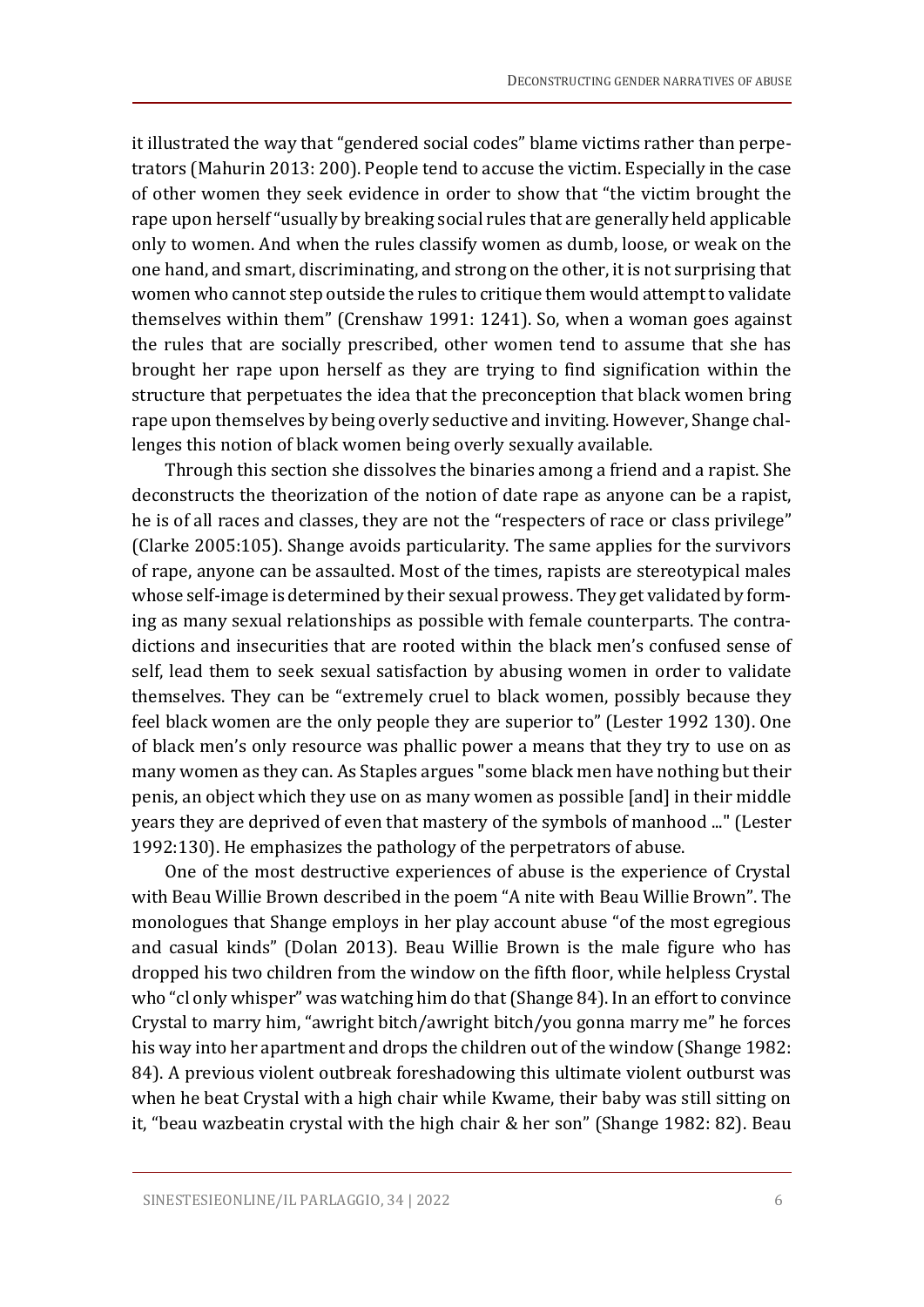Willie is an embodiment of all the derogatory features with which males are presented throughout the play. He is a reflection of the "scheming, lying, childish, and brutal baby-killers" (Lester 1992: 130). He is extremely violent, brutal, ruthless, blatant and abusive, while at the same time he is incapable of assuming responsibility for his actions and leads his way through deception. He does not offer anything substantial to Crystal but only utterly destroys her life. Through his sheer, brute force he eradicates any possibility she has to rebuild her life. Beau Willie destroys himself as well as the children because he was not capable of communicating his problems with Crystal (Lester 1992: 130). He is unable to verbalize his personal trauma suppressing it and thus generating violence.

Beau Willie is an egoistic figure as he mostly cares about saving himself. He tries to assert his masculinity by lashing out at his very own family, Crystal and his two children, the only available resource to him. He uses them as the medium to release all the unreleased tension he experiences. In bringing up their utter destruction, he destroys himself as well. He might have been the one who actually drops the children of the window but Crystal shares part of the responsibility of what happened because she placed the children in the middle of their argument. There was the rumor that "that beau wazspendin/ / alla his money on the bartendin bitch down at the/ / merry-go-round cafe" (Lester 130). There was the insinuation that he cheated on her. Crystal decided to get a court order "saying beau willie brown had no access to his children" in order to protect her children (Lester 1992,130). She took responsibility for them. However, she did not take action soon enough as the situation escalated quickly. She decided to leave Beau Willie because of his continued physical abuse to her. He desperately wanted to go back to his family. Crystal made the decision to remain in this abusive relationship as long as she did because she was oppressed by the strictures of patriarchy.

An exploration of the material, social and psychological profile of Beau Willie will further enlighten this narrative of abuse and will lead to a better understanding of his motives. Through him the complex social, physical and psychological realms of abusive black male subjects are being exposed. Beau Willie Brown was a veteran who came back from Vietnam. He was extremely poor addicted to drinking and doing drugs. As it is described in the play "he came home crazy as hell/ he tried to get veterans/ / benefits to go to school & they kept right on puttin/ / him in remedial classes/ he cant read wortha damn/ so beau cused the teachers of holdin him back & got/ / himself a gypsy cab to drive/ but his cab kept breakin down/ & the cops was always messinwithim/ plus not gettin much bread/" (Lester, 1992: 130). He did not have an actual home to return to, but rather stayed at a hotel an occurrence which highlights his displacement. So, without actually having a home or former ed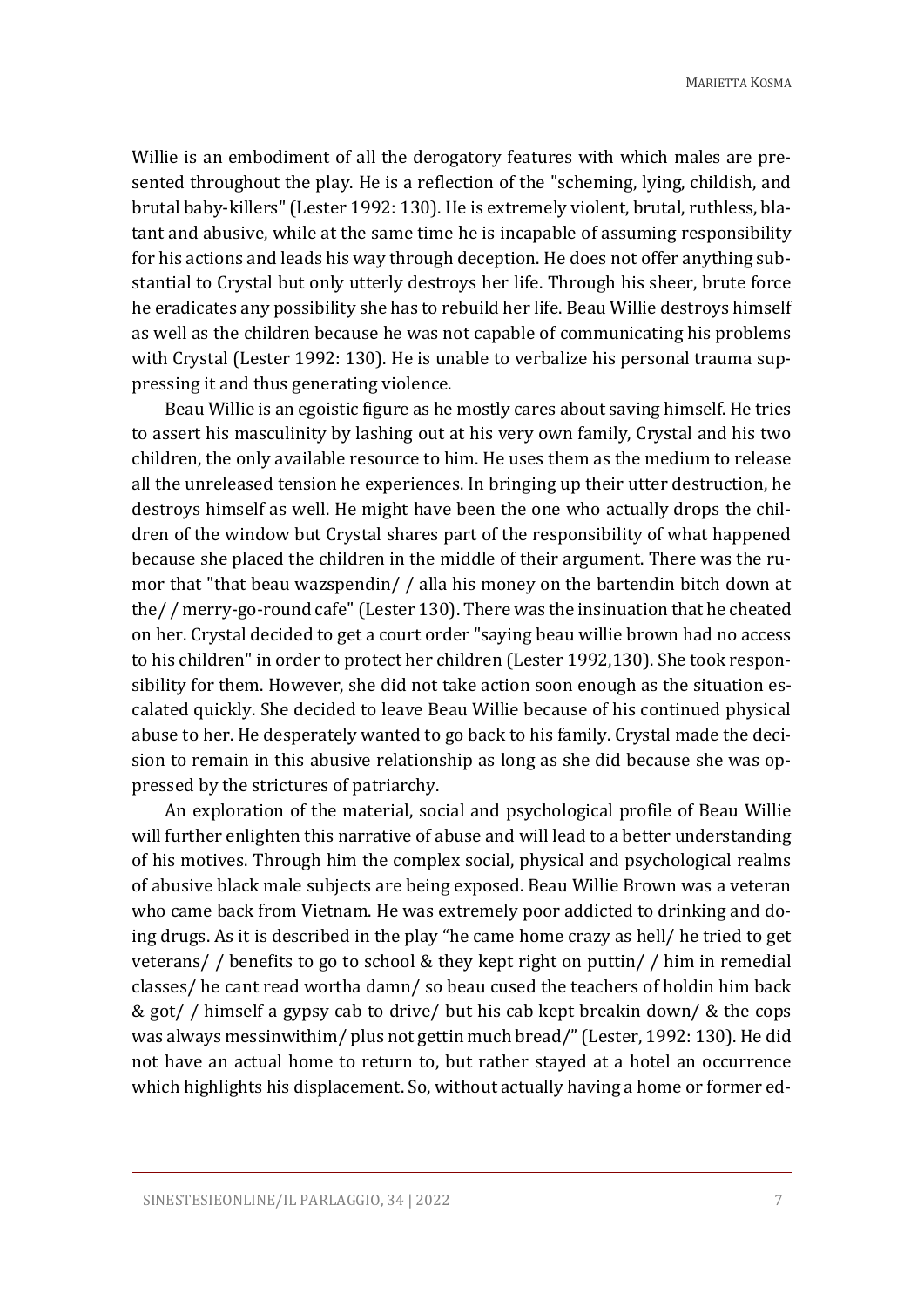ucation he tries to carry on with his life. He tries to get educated because he is illiterate but fails to get educated. He gets a job as a taxi driver but he is unsuccessful. He felt as if "there waz no air". (Lester 1992: 130). He felt that he was lacking the conditions that would allow him to develop as an individual. He fails to embody what is expected of him, finding a job, an imperative imposed by the capitalist society. Thus, he does not fit into the traditional regime of patriarchy, as he does not have the power and more specifically the resources in order to support his family. He is suffocated by the strictures of patriarchy reiterated by capitalism. He is victimized in this context. His ability to exercise agency has been silenced by the rigid capitalistic regime within the patriarchal context.

If one looks at the full spectrum of the relationships of black men with black women, there is the possibility to dismiss up to a point the abusive nature of their relationship. There is an uneasiness with the silencing of the black male experiences whose manhood has been challenged and their self-respect is irrevocably affected. Probably these men are acting out because they do not have a way to establish a sustainable identity as they do not have "any sense of self-actualization, or somebodiness" (Lester 1992: 130). These men feel as lesser beings. Black men "have not been allowed to fulfill the roles (i.e. breadwinner, protector) society ascribes to them", thus they become filled with rage. (Lester, 1992: 130). They fall short on the expectations assigned on them. They are victimized by "a system of racial, social, economic, and political inequality" (Lester, 1992:130). This abusive behavior of theirs towards black women is deeply rooted in their confused sense of self. However, this cannot function as an excuse for their behavior in any way.

Beau Willie is a man trapped as he feels that he needs to prove himself and measure up to the standards of white manhood. He constantly needs to prove his legitimacy to white patriarchy. Beau Willie and Crystal struggle as they are incapable of fighting "the institutionalized racism and sexism that plague their lives" (Anderson 2008:10). He is being discriminated due to his educational and occupational status. Crystal has been his "girl since she was fourteen/ when he caught her on the stairs" (Anderson 2008:10). She did not have the opportunity to develop her subjecthood and find out who she really is and she really wants in life. What is interesting to note is that up to 1970, there was a pervasive silence "around issues of gender and sexism" (Birnbaum 2000). These issues have been silenced, nobody tackled them. Shange was a playwriter that created the space to expose how "misogyny functioned in black communities" (Springer 2005: 5). She showed how black women's needs and aspirations were not taken seriously, as they were not rendered with respect.

In the end of the play, the black women of the narrative pave towards a more realized selfhood. They all gather together and exclaim:

i found god in myself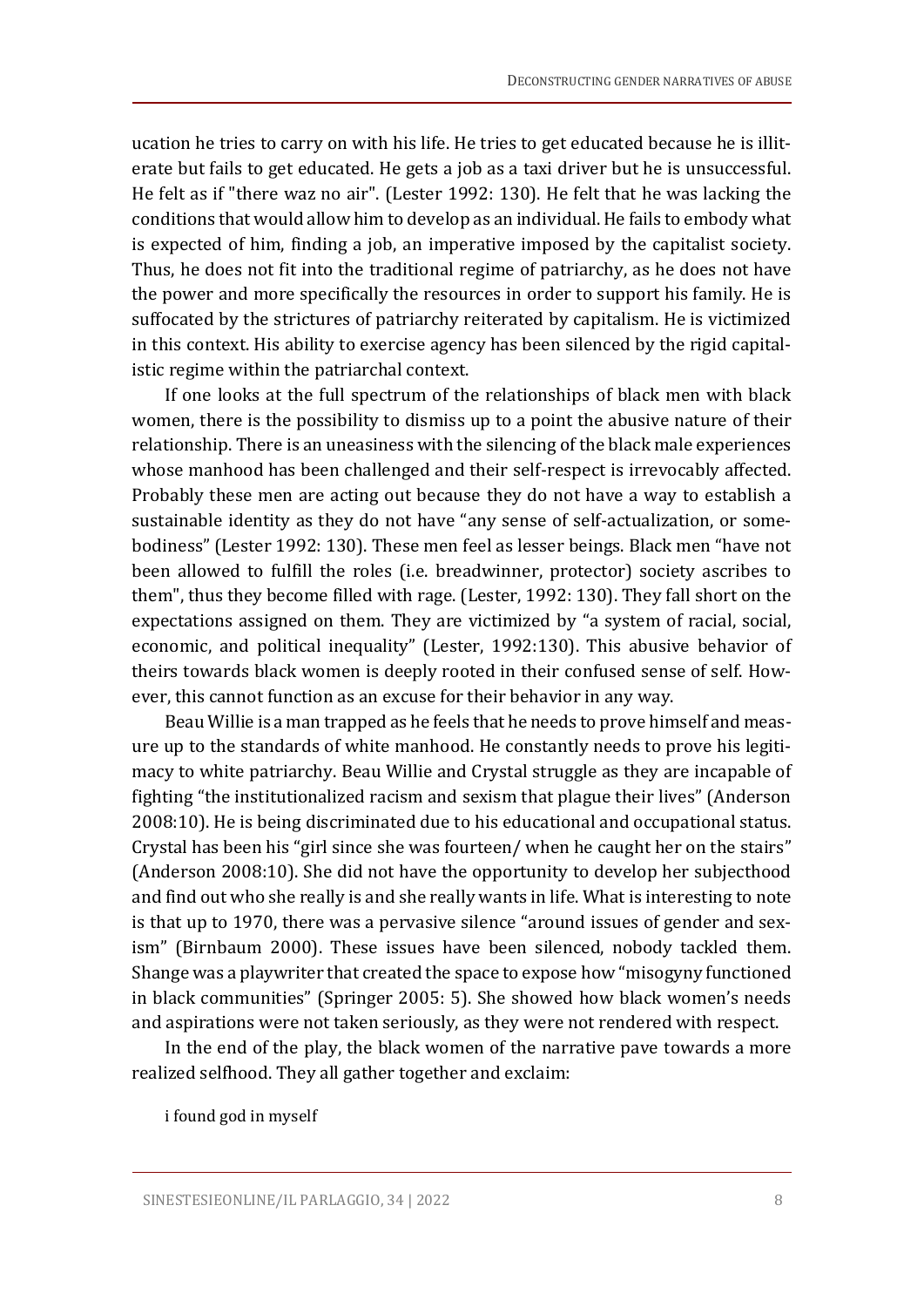& i loved her/i loved her fiercely" (Shange 1982:87).

This passage constitutes a statement of the true discovery of self. The women of the narrative pave towards a more realized selfhood. After considering to commit suicide, they experience a "spiritual awakening" from the almost "spiritual quest" they had gone through (Hogan 2016:153). There is this almost metaphysical awakening that extends beyond their being. They find "god in themselves, they discover an inner strength, a greater sense of self, and an independence" that will help them "deal better with emotionally and psychologically unsatisfying relationships in the future" (Lester 1992:130). Becoming confident women, relying on their own resources allows them to move away from abusive relationships in the future. Every woman arrives at the realization that she needs to love herself first, in order to be capable of fully loving and accepting someone else's love. The ladies "sing first to each other, then gradually to the audience. After the song peaks the ladies enter into a closed tight circle" (Shange 1982:63-64). After this realization that god is within themselves, these women are personified as one lady, encompassing the experiences of Black women. They come together "to their surviving meaning: the rainbow". This is stated in the last line of the choreopoem:

& this is for colored girls who have considered suicide/but are movin to the ends of their own rainbows (Shange 1982: 88).

Shange ends her choreopoem by personifying the reason why these ladies decide not to commit suicide but instead fight for their lives. The process of 'movin to the ends of their own rainbows' signifies their movement towards self-actualization. They understand that it is acceptable to be vulnerable yet they realize that they need to work towards attaining positive self-worth. As part of the diaspora, they realize that they cannot give up and merely endure systemic oppression but rather they need to act. These women's journey to self-actualization heavily resembles Shange's own personal experiences, as in her mid-20s she contemplated committing suicide four times. As she mentions in her 2009 interview in CNN:

I was driving the No.1 highway in Northern Carolina and I was overcome by the appearance of two parallel rainbows. I had a feeling of near death or near catastrophe. Then I drove through the rainbow and I went away. The rainbow is a fabulous symbol for me. If you see only one color, it's not beautiful. If you see them all, it is. A colored girl, by my definition, is a girl of many colors. But she can only see her overall beauty if she can see all the colors of herself. To do that, she has to look deep inside her. And when she looks inside herself, she will find… love and beauty (Cox 2009).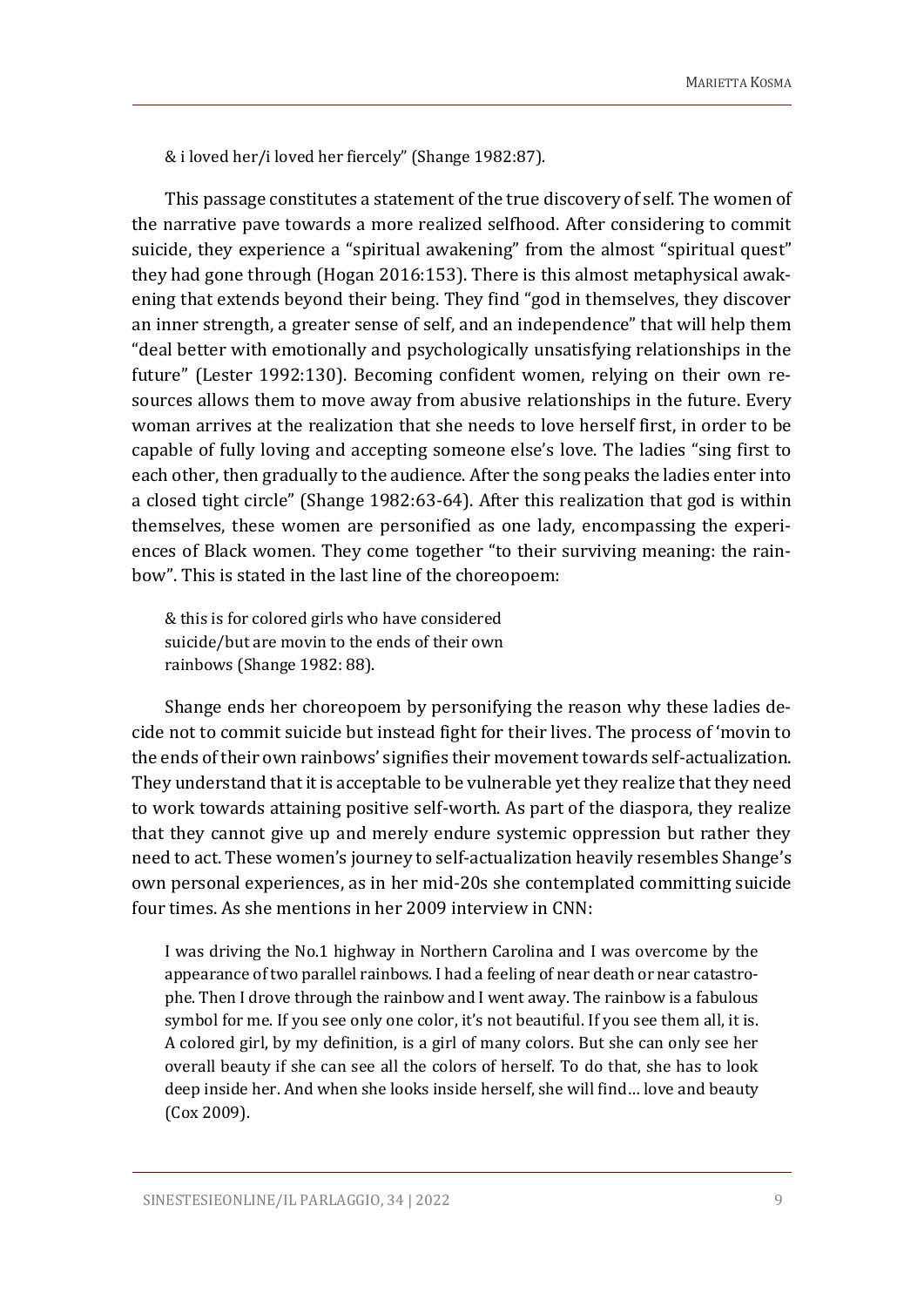The way that Shange come up to the idea of the rainbow is interesting. By looking at the rainbow she realized that it is important to strive to find meaning by exercising introspection. In order for these women overcome their physical and psychological trauma, they need to find a reason to live. By realizing the strength they carry within them, they can endure the hardships they face due to their systemic oppression. These ladies consciously chose not to commit suicide but instead celebrate their life by remaining alive.

In conclusion, in For Colored Girls Who Have Considered Suicide When the Rainbow is Enuf Black women grasp onto their own concept of God, a God who helps them overcome the abuse that they have been through. Moving towards the "end of one's rainbow is not the end of, but rather the continuation of the process" of selfactualization (Stearns 2020: 72). Shange challenges the prevailing social discourse about the perpetrators of violence and processes of attribution of blame, disrupting the perils with which traditional gender roles are entrenched along patriarchy. Despite the dominant narratives of patriarchy and sexism, there is the possibility of cultivating critical consciousness to black men. The potential of transformation is present and should be at the core of the black feminist struggle in order to transform the intimate encounters between black men and black women, in order for them not to become the locus of male oppression and domination.

### *Bibliography*

- Anderson, Lisa M. 2008. *Black Feminism in Contemporary Drama.* Urbana, Ill: U of Illinois.
- Birnbaum, Jonathan, and Clarence Taylor. 2000. *Civil Rights since 1787: A Reader on the Black Struggle.* New York: New York UP.
- Clarke, Cheryl. 2005. *"After Mecca": Women Poets and the Black Arts Movement.* Rutgers University Press: New Brunswick, New Jersey and London.
- Cox, Jill. 2009. Shange's 'For Colored Girls' has lasting power. http://edition.cnn.com/2009/SHOWBIZ/books/07/20/for.colored.girls.shange/index.html (accessed: 1 June 2021).
- Crenshaw, Kimberle. 1991. Mapping the Margins: Intersectionality, Identity Politics, and Violence against Women of Color. *Stanford Law Review* 43 (6). 1241-1253.
- Hogan, Linda. 2016. *From Women's Experience to Feminist Theology. London: Bloomsbury Academic*.
- Lester, Neal A. 1992. Shange's Men: For Colored Girls Revisited, and Movement Beyond. *African American Review.* 26(2). 319-337.